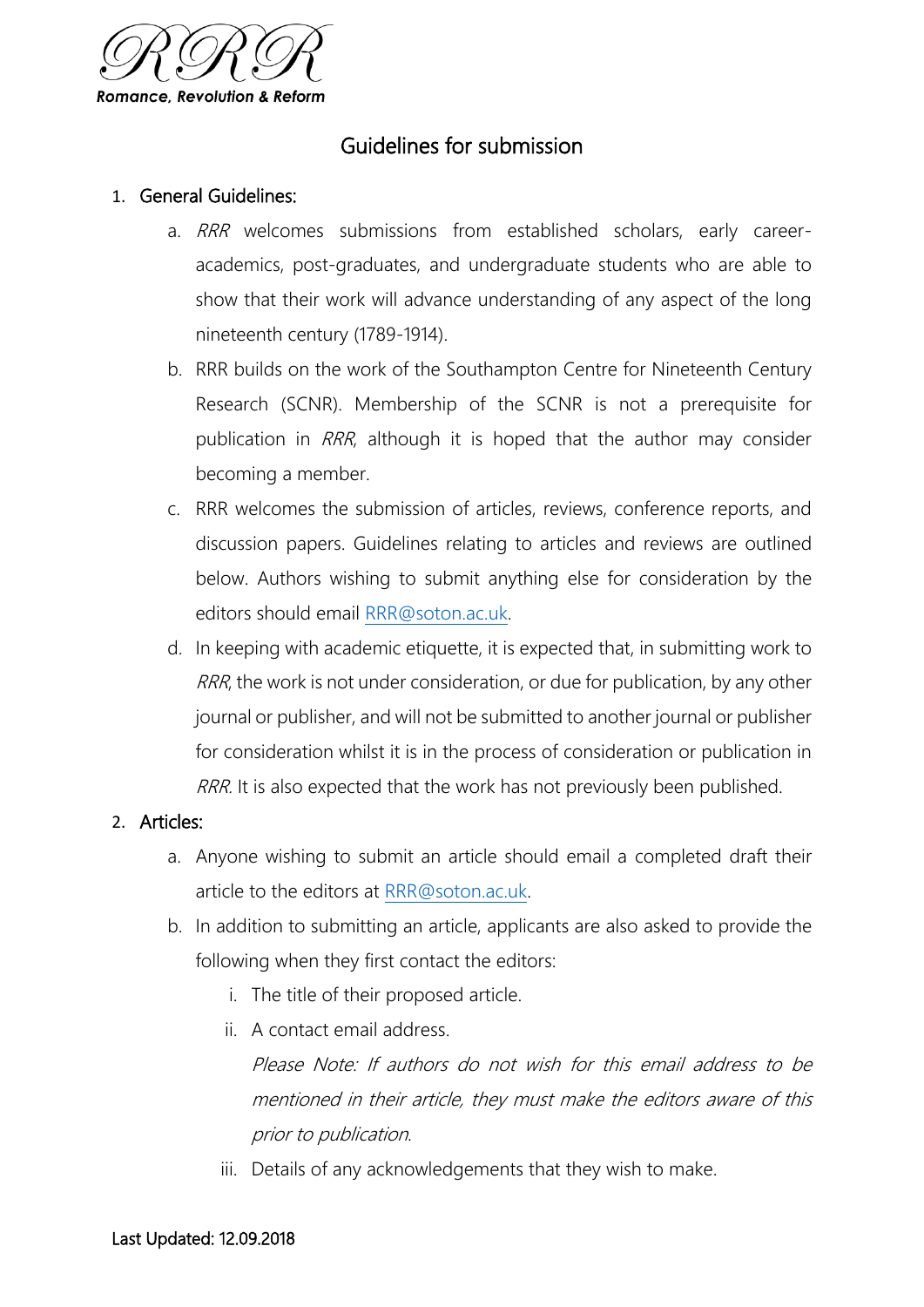

Please Note: In the final article, acknowledgements should be included as a footnote on the first page.

- iv. Details of any affiliations this includes, but is not limited to, any funding that the applicant has received to assist with their research, and the research institution to which they are attached. Please Note: The editors will include this information at the end of the finished article.
- v. To assist with the double-blind review process, authors are asked to remove any acknowledgements, affiliations and references to themselves, and provide them in a separate document.
- vi. An abstract of up to 150 words outlining the main arguments of the article.
- vii. Six key relevant key words to aid the searchability of the article.
- c. Articles should be between 4,000 and 8,000 words in length, including footnotes.
- d. A bibliography is not required, but footnotes are mandatory.
- e. Submission of a completed article does not guarantee publication in RRR. However, editors will work closely with the author throughout the editorial process in order to offer the best chance of publication.
- f. Authors must comply with RRR's copyright policy. Details of this policy are outlined in section 7 of this document.
- g. Any research data that is used to support the article remains the property of the author, and must conform to the ethical policies of the author's research institution. If the author's research required consideration by an ethics board, (for example if your research used human remains, or human participants who were alive when the research began), the author must provide proof of ethics approval when submitting their article.
- h. Please check UKRI guidelines on ensuring that other academics can access your research data on request.
- 3. Reviews: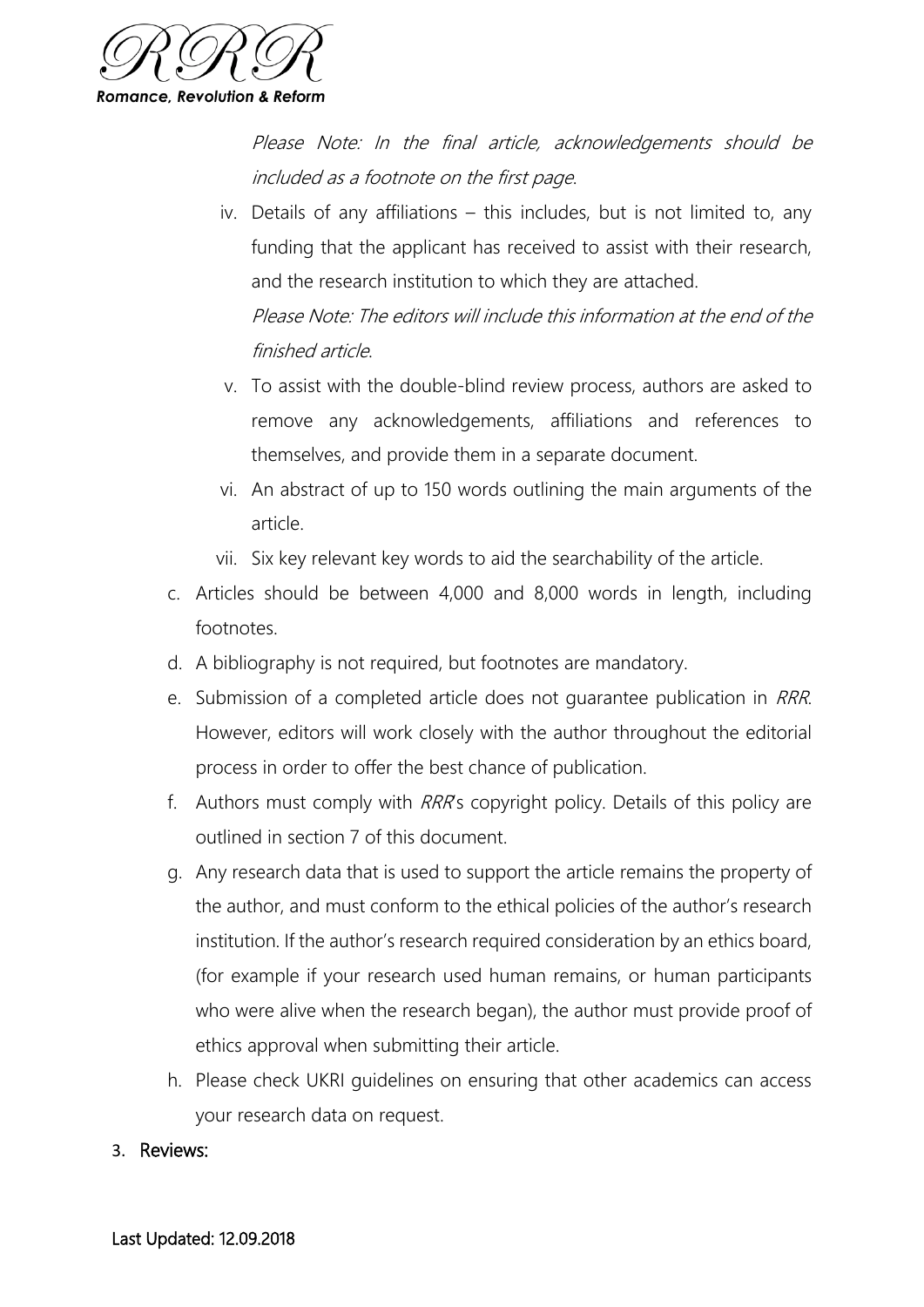

- a. RRR welcomes reviews on the following subjects:
	- i. Monographs and biographies.
	- ii. Theatrical performances and adaptations.
	- iii. Film adaptations.
	- iv. Exhibitions.

Please note that this is an indicative list only. If you wish to submit a review on a subject not covered here, please contact the Reviews Editor in the first instance a[t RRR@soton.ac.uk](mailto:RRR@soton.ac.uk) to discuss options.

- b. In keeping with the journal's commitment to supporting early career researchers, the editors are particularly happy to consider reviews of books authored by less-established scholars. All reviews will be considered on their own merit.
- c. Reviews should be no more than 1,500 words in length, including footnotes, which should be kept to a minimum.
- d. Comparative reviews are welcome provided they adhere to the word limit outlined above.
- e. Please note that reviewers are responsible for sourcing materials/procuring entry to film screenings/theatrical productions/exhibitions. RRR is unable to subsidise any research trips required for writing the review.
- f. The submission of an abstract or outline is not required.
- g. Authors are reminded that only completed book reviews will be considered by our editorial team. Submission of a completed book review does not guarantee publication in RRR.
- h. In keeping with academic etiquette, it is expected that, in submitting work to RRR, the work is not under consideration, or due for publication, by any other journal or publisher, and will not be submitted to another journal or publisher for consideration whilst it is in the process of consideration or publication in RRR. It is also expected that the work has not previously been published.
- i. When compiling your review, you are advised to consider the following: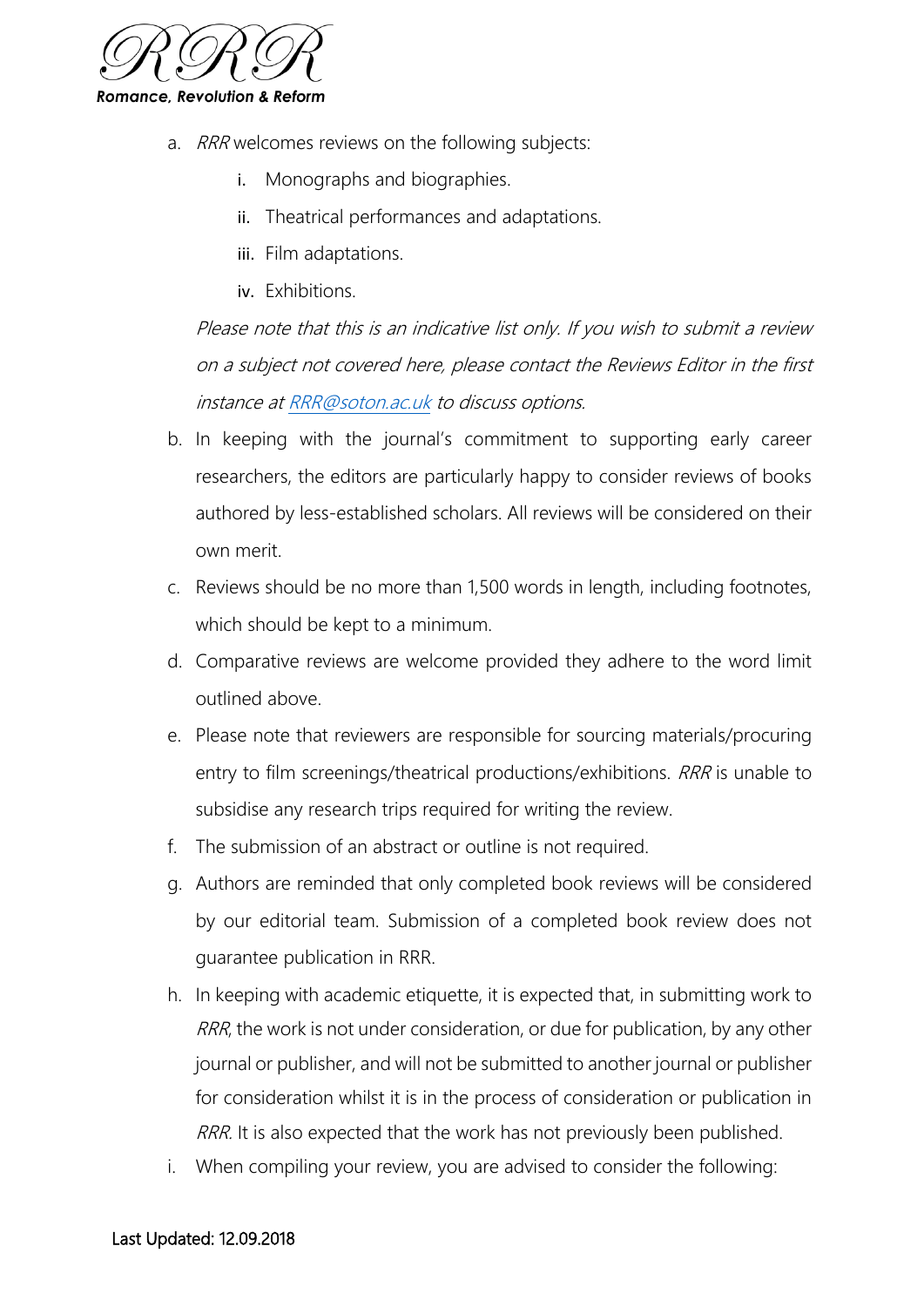

- i. The main thesis of the text(s)/a brief summary of the film/exhibition/theatrical production.
- ii. The strengths, weaknesses, benefits and limitations of the work under review.
- iii. The work's unique contribution to the field of nineteenth-century studies.
- iv. The work's interaction with existing research in the field of nineteenth-century studies and the potential for future research.
- j. Please ensure that all reference details pertaining to the work(s) under review is given at the head of the article. Reference details should be given in the following format:
	- i. Books:

RORY MUIR, Wellington: The Path to Victory. Yale: Yale University Press, 2013, pp.744. ISBN 978-03-001-8665-9, £30.00.

ii. Theatrical Performances and Adaptations:

The Importance of Being Earnest, written by Oscar Wilde. Directed by Alastair Whatley. The Original Theatre Company. Theatre Royal, Winchester: 5 – 10 March 2018.

iii. Film Adaptations:

Great Expectations, written by David Nicholls. Directed by Mike Newell. Lionsgate, 2012.

iv. Exhibitions:

# Victorian Giants: The Birth of Art Photography. The National Portrait Gallery, London, 1 March – 20 May 2018.

k. For guidance on footnotes, please see Section 5 of this document

## 4. Formatting:

a. Articles should be submitted in a word document (either Word 97-2003 ".doc", or Word Document ".docx" format).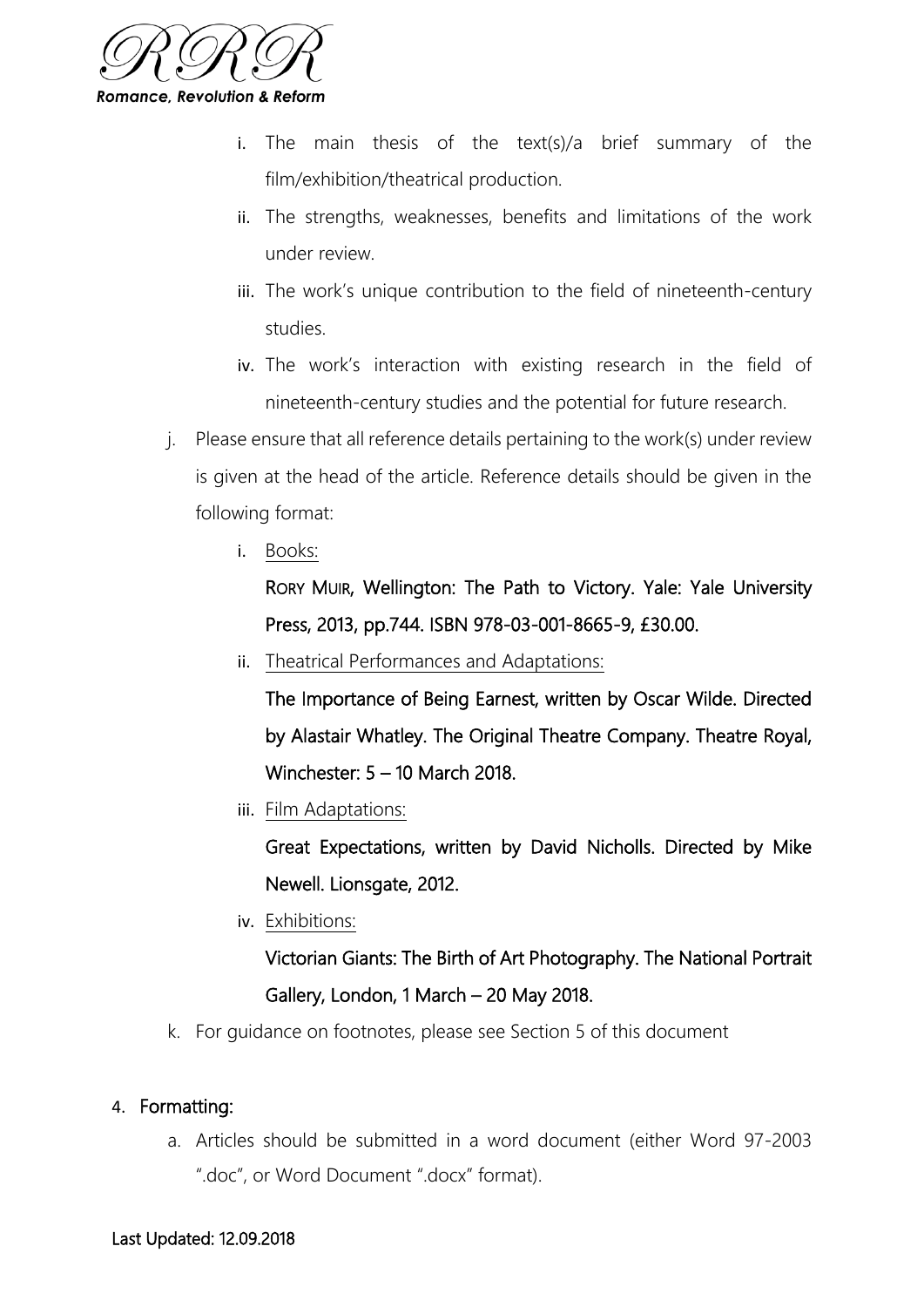

- b. UK spelling must be used throughout. If any other language is used in the article, it is expected that the author will provide a translation in English.
- c. Arabic numerals (ie 1, 2, 3) should be used, including when numbering footnotes. Roman numerals should only be used when referring to names of monarchs, or individuals within a family who share the same name.
- d. All work should be 1.5 line spaced, with a gap between each paragraph. Paragraphs should be indented, with the exception of the opening paragraph.
- e. Tables, pictures, maps etc should be provided in a separate document, and the author should indicate where they should be positioned in the article.
- f. Images:
	- i. Images will be reproduced in the colour format in which they are submitted (ie colour images will be published as colour images in the online copy, and black and white images will remain as black and white in the online copy).
	- ii. The editors ask that authors supply images of 300 dpi quality or higher. Images that are not of sufficient quality may be removed from the final article.
	- iii. All images must meet relevant ethical and data protection permissions where relevant, and the author must ensure that the image is licensed to published. For more information see Section 7 Copyright and Licensing.
- g. Audio and video material:
	- i.  $RRR$  is happy to provide the necessary IT support to allow articles to contain links to audio and video material that relates to the topic discussed in the article.
	- ii. All images must meet relevant ethical and data protection permissions where relevant. All audio and video material must conform to the necessary copyright permissions and be licensed for reproduction online. For more information see Section 7 Copyright and Licensing.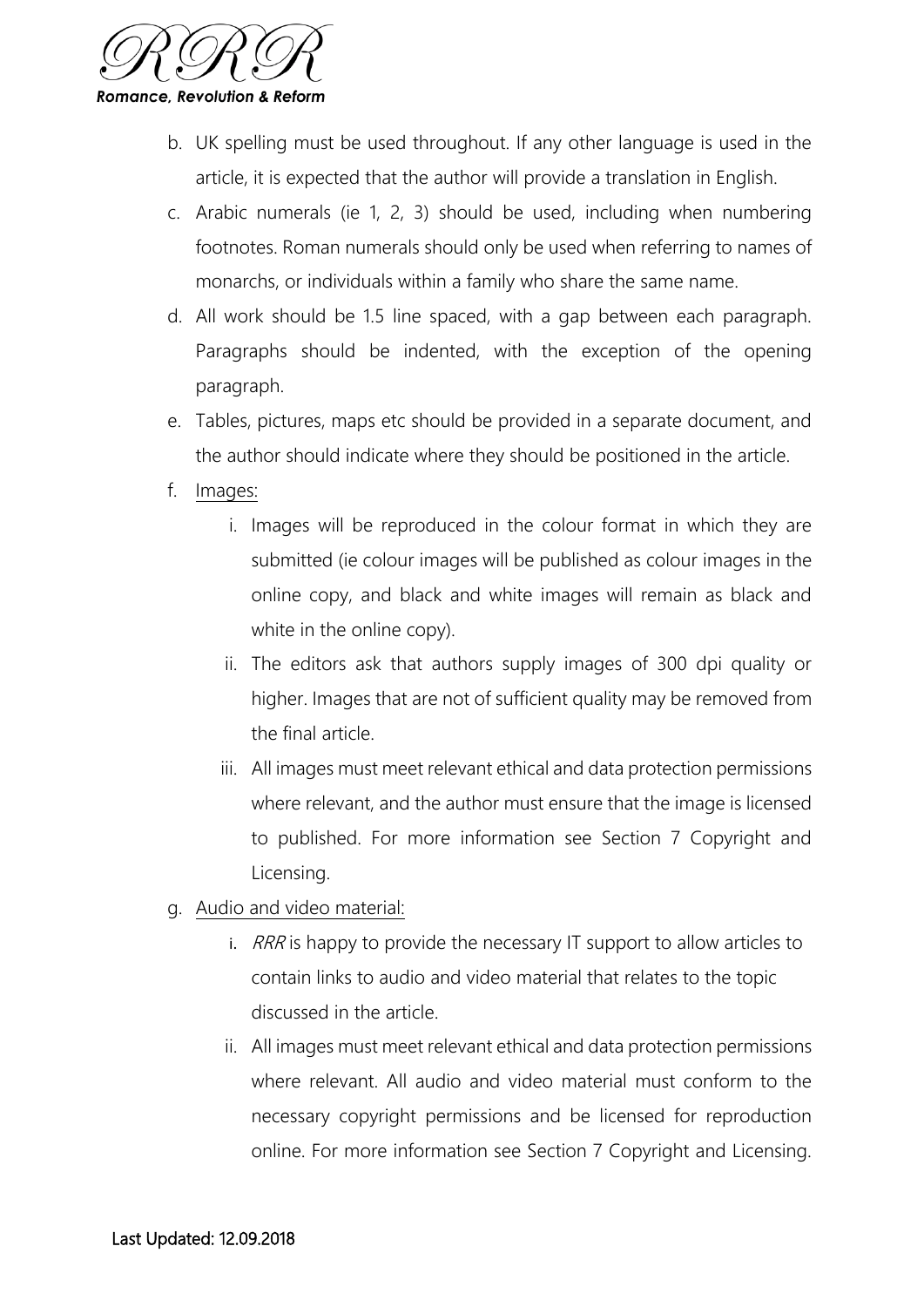

Authors are expected to provide the editors with a digital copy of the audio or visual material that they wish to be included in the article.

- iii. Any audio and video material that is 'included' in the article will do so in the form of a hyperlink, which will take the reader to a bespoke page on the RRR website, or a youtube page, where the material can be viewed.
- iv. The author is responsible for ensuring the quality of the audio or video material

#### 5. Referencing:

- a. Authors' work should use footnotes, rather than endnotes.
- b. All footnotes should adhere to the MHRA style of referencing. Full details about the MHRA style can be found here [\[http://www.mhra.org.uk/style\]](http://www.mhra.org.uk/style). A brief guide to MHRA referencing can be found on the RRR website.
- c. As far as possible, authors are asked to adhere to the MHRA styleguide in their first submission. Authors will be asked to alter the references in accordance with the style prior to publication as part of the review process.

## 6. Open Access Arrangements

- a. RRR is a not-for-profit initiative, and as a result, there is no fee for publishing in the journal
- b. RRR operates an innovative, instantaneous Open Access Policy. Upon publication, all articles will be immediately available for free download in pdf format directly from the RRR website.
- c. As part of the Open Access Policy, pdfs for individual articles will be available for download, in addition to the pdf of the full issue of the journal.
- d. Authors are encouraged, upon publication, to include a link to their article within their resumé, blog, or website.
- e. In submitting work to RRR, authors recognise that their work will immediately be available in Open Access format, with a pdf copy of their article immediately being available for download from the RRR website upon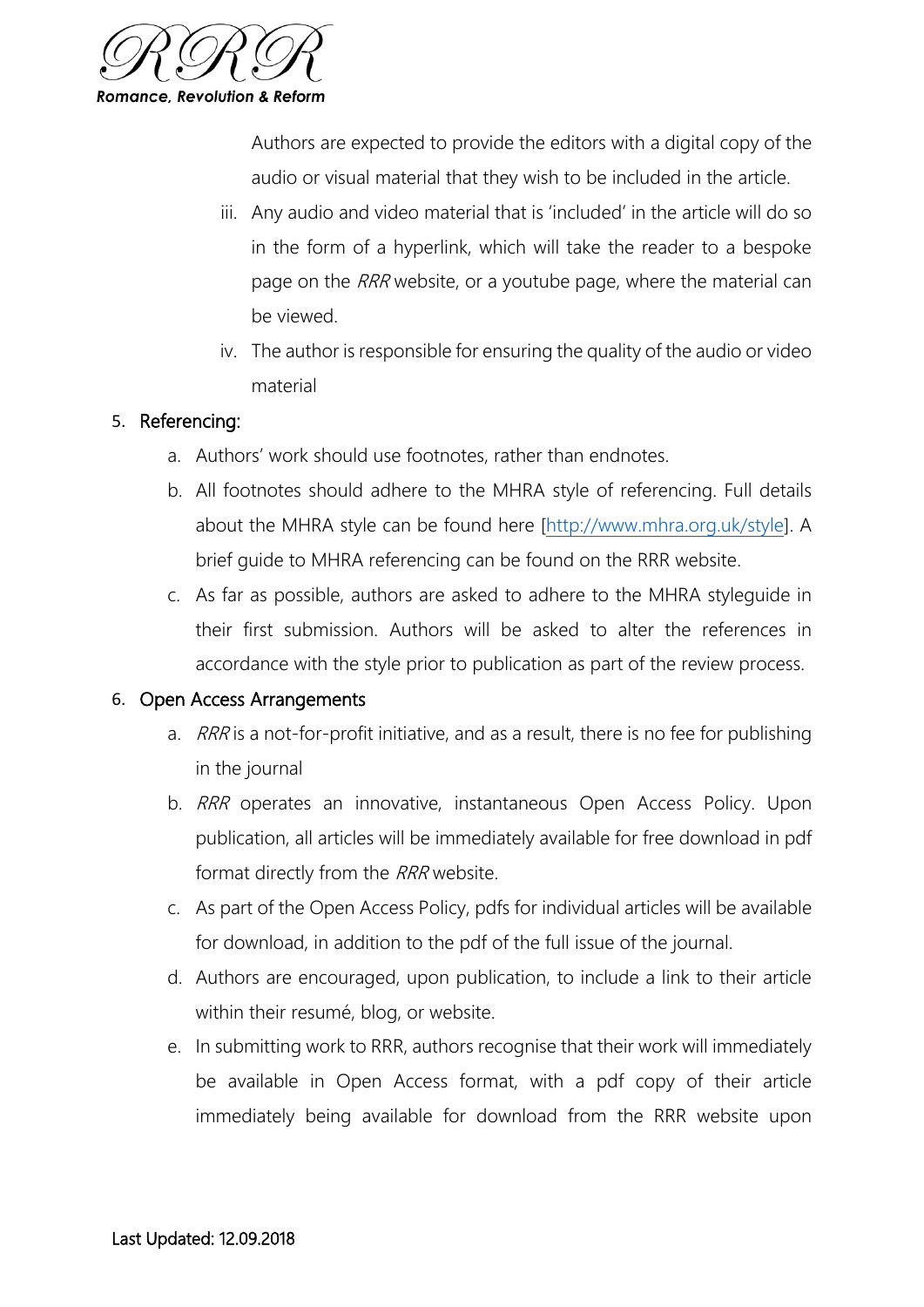

publication of the relevant issue of the journal. There is no fee incurred as a result of this.

f. Details of RRR's Licence Agreement can be found in Section 7 'Copyright and Licensing' below.

## 7. Copyright and Licensing:

- a. Authors are required to secure the copyright permission for the use of any images, data, audio or video material that are included in their submissions, and provide the necessary details of this permission, with the initial submission. Any images or data that do not have copyright approval detailed in the final submission run the risk of being removed from the final article. Images and illustrations must be explicitly licenced for digital use, or already be in the public domain.
- b. The author of any article published in RRR holds the copyright to that article. By agreeing to publish in RRR, the author grants RRR the rights to the first publication of the article, which will automatically be protected under the journal's Creative Commons Licence (see below).
- c. Dual authorship:
	- i. In the event that two or more authors contribute to an article, all the named authors hold the joint copyright to that article, and should come to a joint agreement between themselves over any future reproductions of that article.
	- ii. Where there are two or more authors of an article, the names of those authors will appear alphabetically in the published version of the article, unless an alternative agreement is reached between all the authors, and the editors.
- d. Authors are encouraged to post the final, preprint version of their work online in institutional repositories or on their own websites during the submission process. RRR is happy to send authors a digital copy of the published version of their article, on request, to assist with this process.